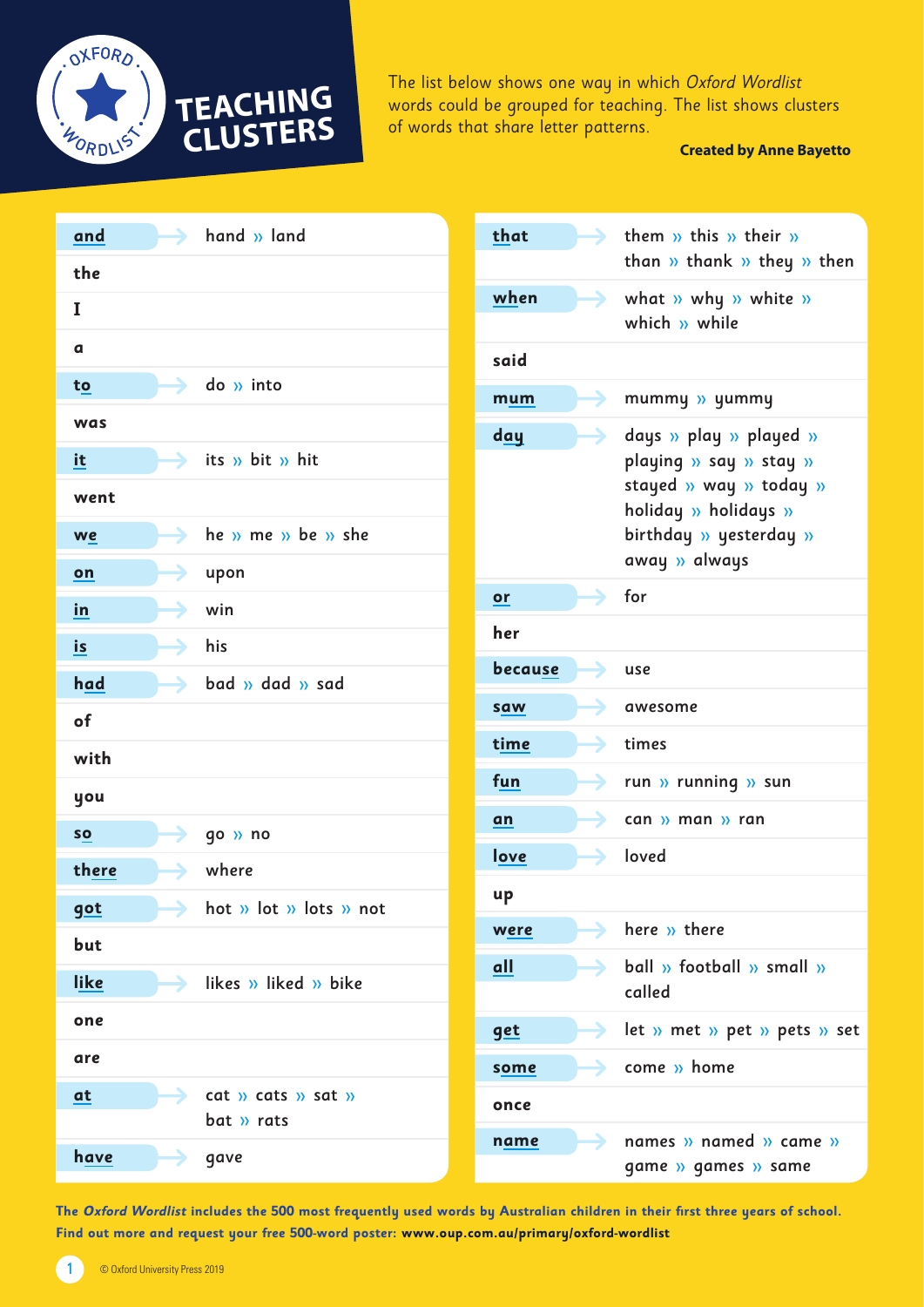# **TEACHING CLUSTERS**



| school    | $\blacktriangleright$ cool » pool                                                                                                           |
|-----------|---------------------------------------------------------------------------------------------------------------------------------------------|
| out       | $\rightarrow$ outside » house                                                                                                               |
| very      | every » everyone »<br>everything                                                                                                            |
| will      | $\rightarrow$ still                                                                                                                         |
| little    | $\rightarrow$ people » jungle » bubbles                                                                                                     |
| big       |                                                                                                                                             |
| did       | $\Rightarrow$ kids                                                                                                                          |
| friend    | $\rightarrow$ friends                                                                                                                       |
| am        |                                                                                                                                             |
| family    |                                                                                                                                             |
| favourite |                                                                                                                                             |
| next      |                                                                                                                                             |
| her       | over » sister » brother »<br>other » water » after »<br>dinner » soccer » super »<br>paper » later » another »<br>together » under » number |
| back      | $\rightarrow$ black » kick » sick                                                                                                           |
| from      |                                                                                                                                             |
| best      | forest                                                                                                                                      |
| want      | wanted                                                                                                                                      |
| put       |                                                                                                                                             |
| bed       | $\rightarrow$ red                                                                                                                           |
| made      |                                                                                                                                             |
| your      | four                                                                                                                                        |
| eat       | beach $\rightarrow$ teacher $\rightarrow$ read $\rightarrow$<br>reading » sea » team »<br>tea » each » really                               |

| too          |   | $\longrightarrow$ food $\n $ soon $\n $ zoo                   |
|--------------|---|---------------------------------------------------------------|
| night        |   | $\longrightarrow$ might » light » right                       |
| make         |   | $\bullet$ cake $\prime\prime$ snake $\prime\prime\prime$ take |
| <b>happy</b> |   | $\blacktriangleright$ happily                                 |
| him          |   | $\rightarrow$ swimming                                        |
| first        |   |                                                               |
| down         |   | $\rightarrow$ how » cow » clown »<br>town » now               |
| as           | → | has                                                           |
| park         |   | $\rightarrow$ dark » shark                                    |
| baby         |   |                                                               |
| also         |   |                                                               |
| if           |   |                                                               |
| two          |   |                                                               |
| much         |   |                                                               |
| would        |   | $\rightarrow$ could                                           |
| girl         |   | $\rightarrow$ first                                           |
| our          |   | $\rightarrow$ found » around »<br>playground » about          |
| just         |   |                                                               |
| by           |   | > my » fly » flying                                           |
| car          |   | <b>a</b> cars » farm » garden »<br>party » started            |
| long         |   | $\rightarrow$ going                                           |
| more         |   | $\rightarrow$ before                                          |
| ate          |   |                                                               |
| <u>boy</u>   |   | toy » toys                                                    |
| know         |   | $\blacktriangleright$ show » snow » grow                      |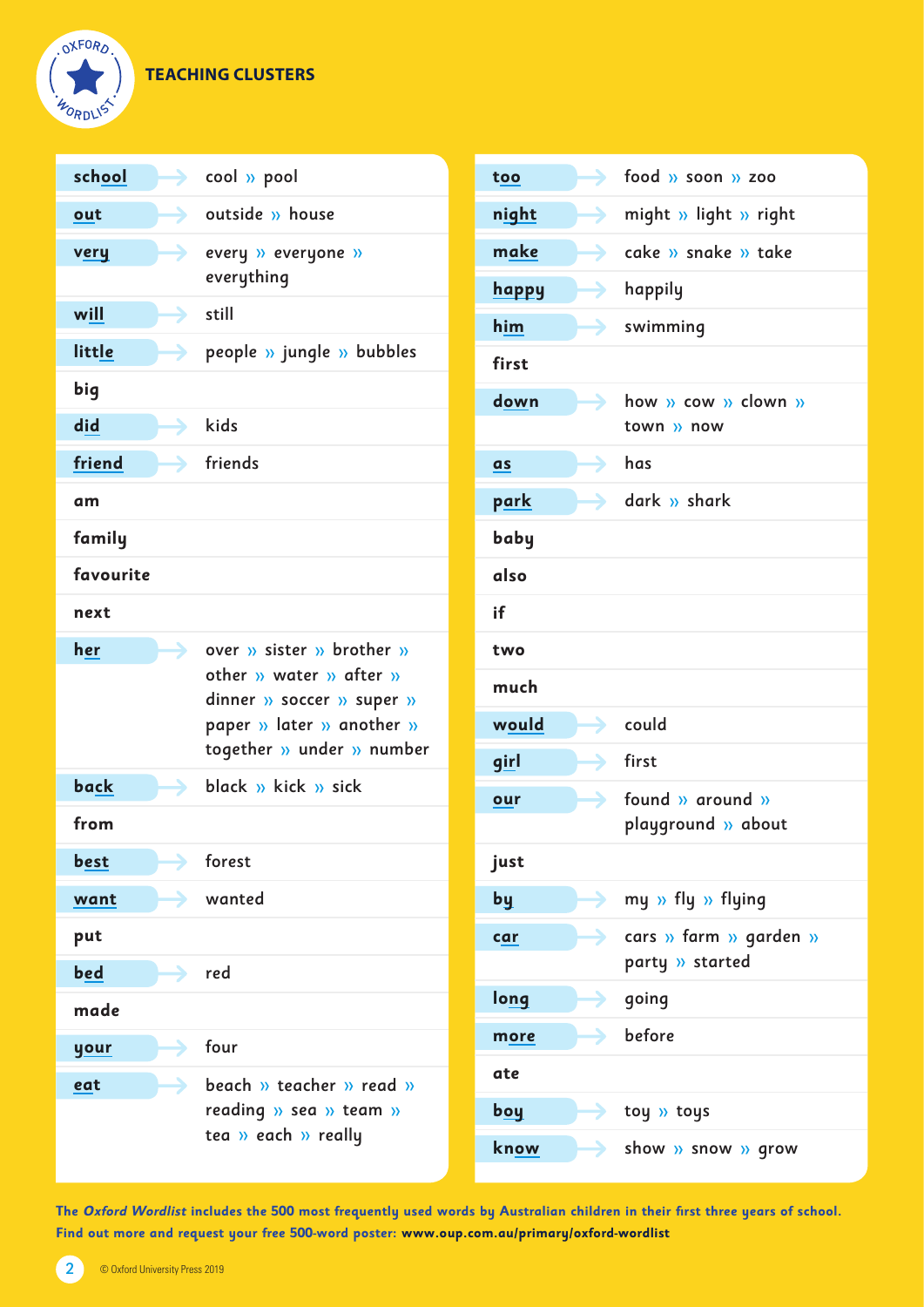**TEACHING CLUSTERS**



| door      |                                                          | lun  |
|-----------|----------------------------------------------------------|------|
| new       |                                                          | scal |
| shop      | Shops $\lambda$ shopping $\lambda$ top $\lambda$<br>stop | onl  |
| ice       | →<br>nice                                                | eve  |
| watch     | $\rightarrow$ watched » watching                         | finc |
| morning   | $\rightarrow$ story                                      | roo  |
| off       |                                                          | cou  |
| fish      | wish                                                     | wal  |
|           | →                                                        | who  |
| thing     | $\blacktriangleright$ things » something                 | pla  |
| old       | $\rightarrow$ cold » told                                | bre  |
| lot       |                                                          | ani  |
| yes       |                                                          | blu  |
| ever      | →<br>never                                               | sto  |
| again     | $\rightarrow$ rain » train » wait »<br>rainbow           | bou  |
| world     | $\rightarrow$ work                                       | fast |
| miss      |                                                          | lost |
| took      | $\rightarrow$ look » looked » looking »                  | helj |
|           | book $\lambda$ books $\lambda$ wood $\lambda$            | bea  |
|           | good                                                     | box  |
| cute      |                                                          | felt |
| great     |                                                          | rea  |
| woke      |                                                          | som  |
| <u>us</u> | $\rightarrow$ bus                                        | goe  |
| won       |                                                          | fun  |
| inside    | $\rightarrow$ ride » side » hide » slide                 | pret |
| movie     | $\rightarrow$ movies $\nu$ lollies                       | hai  |
|           |                                                          |      |

| lunch                         |                                |
|-------------------------------|--------------------------------|
| scared                        |                                |
| only                          |                                |
| even                          |                                |
| finally                       |                                |
| room                          |                                |
| country                       |                                |
| walk                          | $\rightarrow$ walked » walking |
| who                           | $\rightarrow$ whole            |
| place                         | $\rightarrow$ face             |
| <b>breakfast</b>              |                                |
| animal                        | $\rightarrow$ animals          |
| blue                          |                                |
| story                         |                                |
| bought<br>→                   | thought                        |
| $\blacktriangleright$<br>fast | last                           |
| $\blacktriangleright$<br>lost | most                           |
| help                          |                                |
| beautiful                     |                                |
| box                           |                                |
| felt                          |                                |
| read<br>÷.                    | head                           |
| sometimes                     |                                |
| goes                          |                                |
| funny                         |                                |
| pretty                        |                                |
| hair<br>→                     | fairy                          |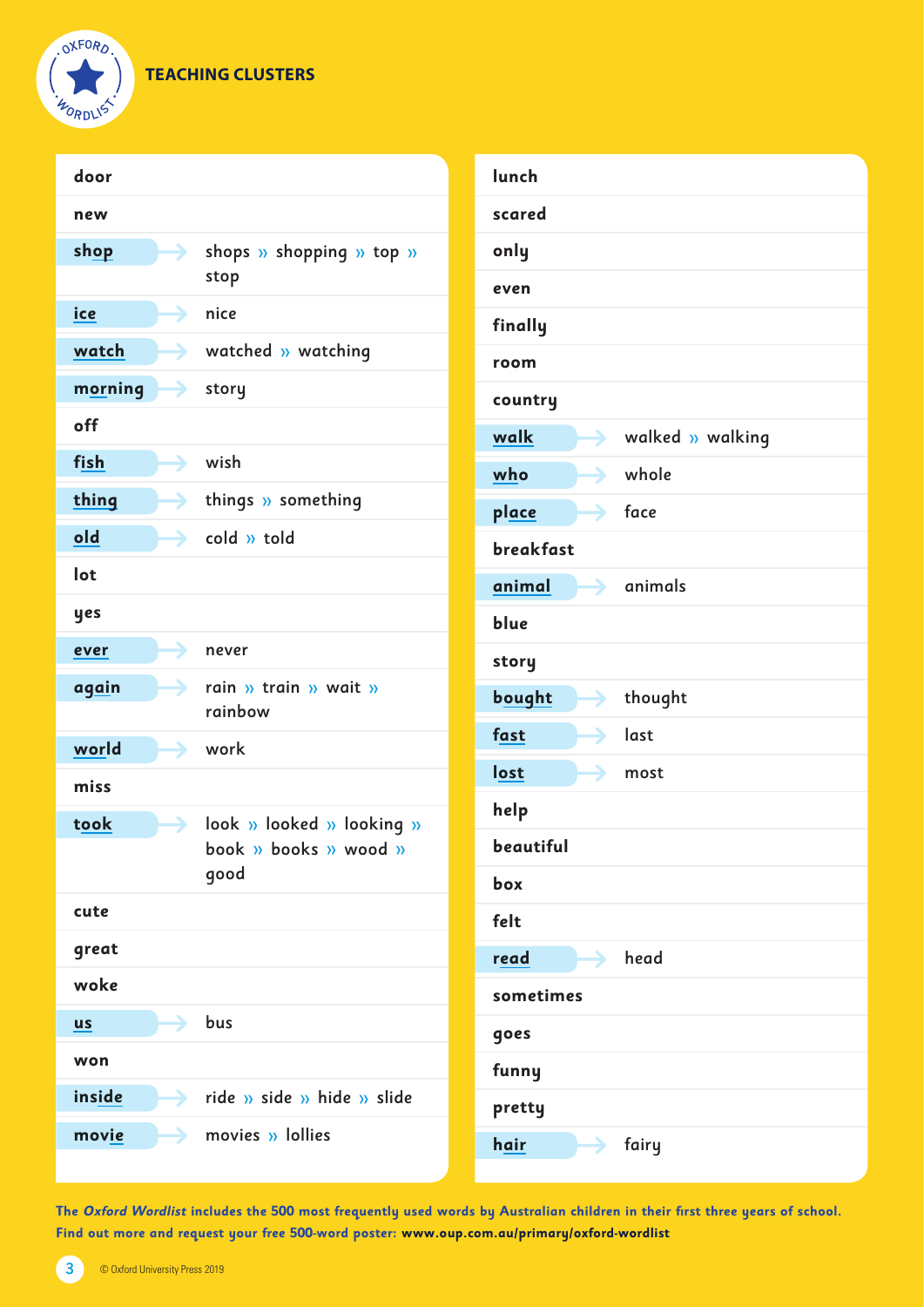# **TEACHING CLUSTERS**



| until       |               | $\rightarrow$ evil                                                                                               |
|-------------|---------------|------------------------------------------------------------------------------------------------------------------|
| pink        |               | $\rightarrow$ think                                                                                              |
| dancing     | $\rightarrow$ | amazing » having »<br>coming » writing » riding<br>(delete 'e' and add 'ing')                                    |
| dear        |               | <b>S</b> hear $\lambda$ year $\lambda$ years                                                                     |
| fire        |               |                                                                                                                  |
| find        |               | $\rightarrow$ kind                                                                                               |
| hope        |               |                                                                                                                  |
| second      |               |                                                                                                                  |
| <u>give</u> |               | $\rightarrow$ live » lived                                                                                       |
| class       |               | $\rightarrow$ grass                                                                                              |
| heard       |               |                                                                                                                  |
| someone     |               |                                                                                                                  |
| police      |               |                                                                                                                  |
| scary       |               |                                                                                                                  |
| life        |               |                                                                                                                  |
| city        |               |                                                                                                                  |
| excited     |               |                                                                                                                  |
| tell        |               | well » fell                                                                                                      |
| finished    |               |                                                                                                                  |
| buy         |               |                                                                                                                  |
| asked       |               |                                                                                                                  |
| any         |               | many                                                                                                             |
| with        |               |                                                                                                                  |
| been        |               | see » week » sleep » three »<br>tree » trees » need » green »<br>sheep » teeth » cheese »<br>weekend » sleepover |

| eyes             |                         |
|------------------|-------------------------|
| music            |                         |
| left             |                         |
| turned           |                         |
| ago              |                         |
| person           | $\rightarrow$ different |
| jump             | $\rightarrow$ jumped    |
| opened           |                         |
| died             | $\rightarrow$ tried     |
| hungry           |                         |
| crazy            |                         |
| kick             | $\rightarrow$ sick      |
| through          |                         |
| met              |                         |
| colour           |                         |
| bag              |                         |
| getting          |                         |
| cage             |                         |
| $\mapsto$<br>ten | end                     |
| money            |                         |
| stuff            |                         |
| built            |                         |
| clothes          |                         |
| half             |                         |